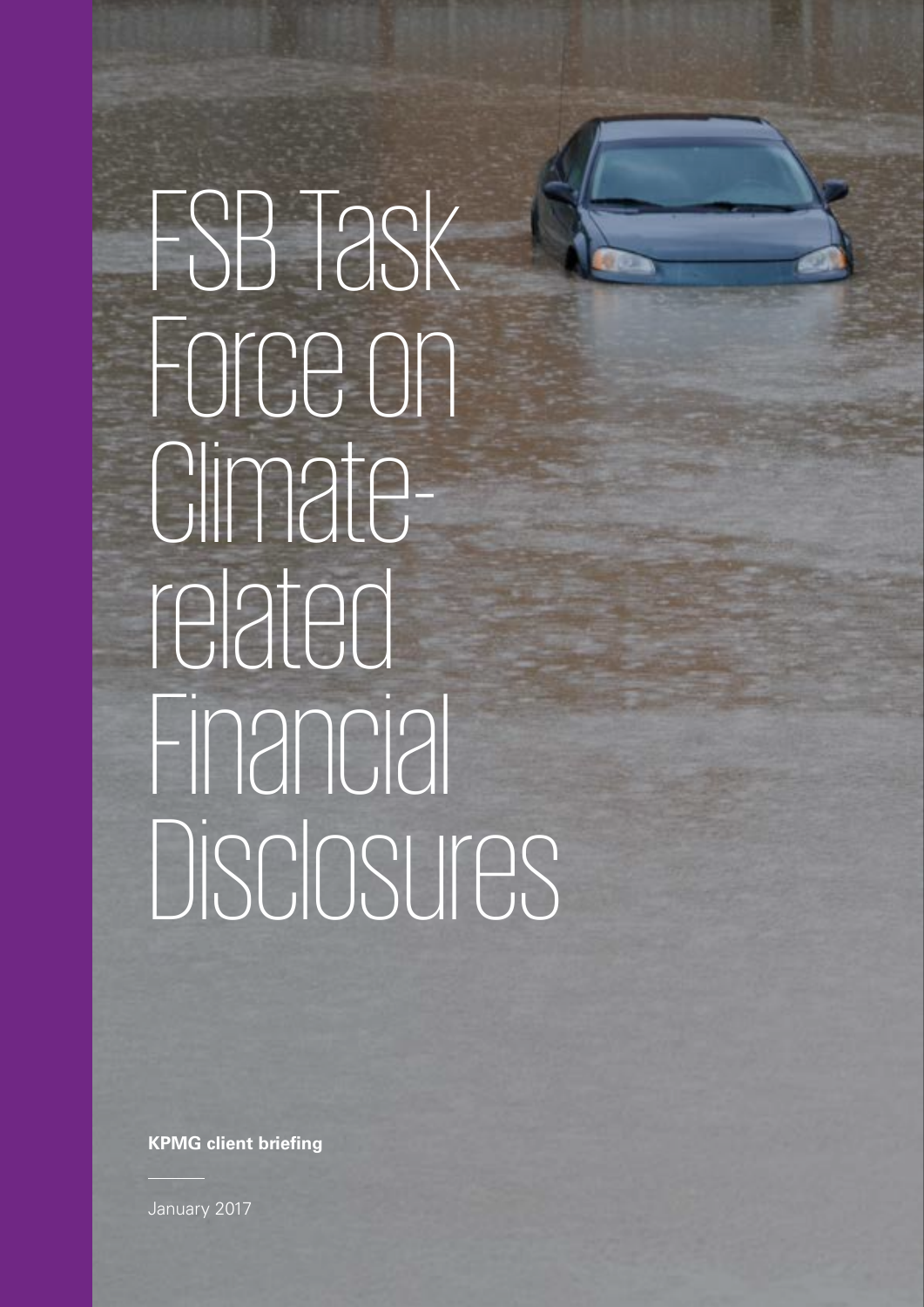# What is the Task Force and why has it been set up?

Climate change is emerging as a threat to the stability of the financial system. The G20 finance ministers and Central Bank governors therefore asked the Financial Stability Board (FSB) to review how the financial sector can best take account of climate-related issues.

In order for investors, lenders, insurers and other financial stakeholders to build climate-related risks into their decisions, corporations need to provide relevant information. However, this information is currently not available and there is not a recognized framework for corporations to identify, quantity and report climate-related financial risks.

That is why, in December 2015, Mark Carney — the Chair of the FSB and Governor of the Bank of England announced the formation of the **Task Force on Climaterelated Financial Disclosures (TCFD)**.

It is the first international initiative to examine climate change in a financial stability context.

# **What has the Task Force done and what will happen next?**

In December 2016, the Task Force released its Recommendations report. This report provides recommendations for data preparers to disclose consistent information on the climate-related risks and opportunities they face and the potential financial impacts.

In preparing this report, the Task Force reviewed existing disclosure initiatives and analyzed the gap between what exists and what is needed. It has worked to identify key climate-related risks, to catalogue the information that financial stakeholders need, and to understand the challenges that corporations face in providing this information.

The Recommendations report is open for [public](https://www.fsb-tcfd.org/publications/public-consultation/)  [consultation](https://www.fsb-tcfd.org/publications/public-consultation/) until February 12 2017. The Task Force will provide its final recommendations to the FSB in June after which the FSB is expected to present the recommendations at the G20 summit in July 2017.

You can download the full Recommendations report [here](https://www.fsb-tcfd.org/publications/recommendations-report/).

# **What are climate-related financial risks and opportunities?**

The Task Force is focusing on Transition risks and Physical risks:



**Transition Risks** include the financial and reputational impacts of failing to make a successful commercial transition to the low carbon economy. This covers the risks associated with:

- policy action that attempts to mitigate climate change or encourage adaptation to it
- litigation claims against companies for contributing to climate change, or failing to act on it
- new technology developments displacing existing technologies and infrastructure (e.g. renewable energy replacing coal plants)

changes in market dynamics.



disruption to a corporations operations and value **Physical risks** include the financial impacts of the physical effects of climate change. These include chain from extreme weather such as floods, droughts, heatwaves and hurricanes. They also include risks from longer-term shifts in climate patterns. For example sustained higher temperatures leading to sea level rise.



The Task Force also outlined **opportunities** that can be realized through efforts to mitigate and adapt to climate change. For example:

- Resource efficiency can reduce operating costs as well as curbing emissions
- opportunities to reduce their energy costs The cost of low emission energy sources is decreasing providing organizations with potential
- The growing global market for low emission products & services provides commercial opportunities for corporations.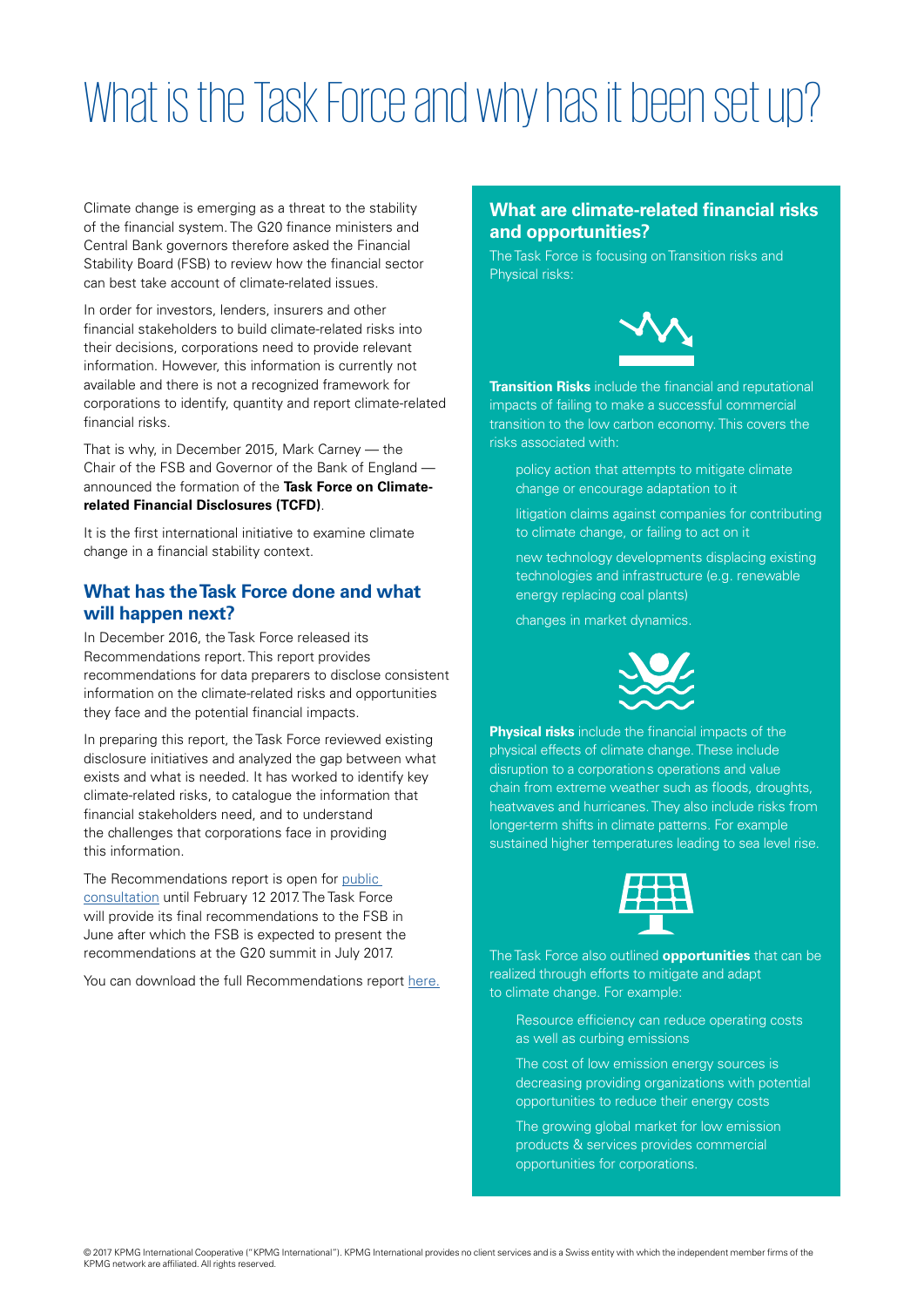# What has the Task Force recommended?

The Task Force has developed a set of recommendations that are applicable to organizations in any sector or country.

They offer guidance on how organizations should disclose climate-related risk in mainstream (i.e. public) financial filings (i.e. annual reports).

The recommendations are designed to generate decisionuseful, forward-looking information on climate-related financial impacts and also to increase focus on the risks and opportunities related to a transition to a lower-carbon economy.

### **Core elements of recommendations**

The recommendations are structured around four thematic areas: governance, strategy, risk management, and metrics and targets. For each element, the Task Force has defined an overarching recommendation, supported by a set of disclosures organizations should include in their reporting. See breakout box below for details.

### **Scenario analysis**

A key element of the Task Force's recommendations is that organizations should use scenario analysis to assess potential business, strategic, and financial implications of climate-related risks and opportunities and disclose those in their financial filings.

Scenario analysis can help to manage the uncertainties of climate change as, for the majority of organizations, the most significant effects of climate change will be felt in the medium to long term and the timing and magnitude of these are difficult to predict.

The Task Force encourages companies to select a set of scenarios, to include a scenario that assumes global warming of 2°C in addition to 2 or 3 others, and to disclose how the organization's strategy and financial plans may be affected under the scenarios.

At this stage, the Task Force recognizes that analysis will be largely qualitative. However, for organizations with the most significant risks, the Task Force recommends some level of quantitative analysis, if possible. It also encourages such companies to disclose key inputs and assumptions related to their scenario analysis to allow users to understand the process and its limitations.

### **Principles**

The recommendations establish a set of principles that are likely to shape the future expectations of investors, lenders, insurers and other data users.

Firstly, climate-related financial risk needs to be called out as an issue for Board attention. Secondly, corporations need to thoroughly assess their climate-related financial risks and opportunities ideally through scenario planning. Thirdly, corporations need to adapt their existing ERM/risk management processes to be effective at identifying and managing climate-related financial risk. Finally, data users and data preparers must work together to develop effective and decision-useful climate-related risk reporting metrics.

| <b>Summary of recommended disclosures</b>                                                                                                                         |                                                                                                                                                                                                                                                                                                                                                                               |                                                                                                                                                                                                                                        |                                                                                                                                                                                                                                                                                                  |
|-------------------------------------------------------------------------------------------------------------------------------------------------------------------|-------------------------------------------------------------------------------------------------------------------------------------------------------------------------------------------------------------------------------------------------------------------------------------------------------------------------------------------------------------------------------|----------------------------------------------------------------------------------------------------------------------------------------------------------------------------------------------------------------------------------------|--------------------------------------------------------------------------------------------------------------------------------------------------------------------------------------------------------------------------------------------------------------------------------------------------|
|                                                                                                                                                                   |                                                                                                                                                                                                                                                                                                                                                                               |                                                                                                                                                                                                                                        |                                                                                                                                                                                                                                                                                                  |
| Governance                                                                                                                                                        | <b>Strategy</b>                                                                                                                                                                                                                                                                                                                                                               | Risk management                                                                                                                                                                                                                        | Metrics and targets                                                                                                                                                                                                                                                                              |
| <b>Recommendation:</b><br>Disclose the organizations<br>governance around climate-<br>related risks and opportunities                                             | <b>Recommendation:</b><br>Disclose the actual and<br>potential impacts of climate-<br>related risks and opportunities<br>on the organizations<br>businesses, strategy, and<br>financial planning                                                                                                                                                                              | <b>Recommendation:</b><br>Disclose how the<br>organization identifies,<br>assesses, and manages<br>climate-related financial risks                                                                                                     | <b>Recommendations:</b><br>Disclose the metrics and<br>targets used to assess and<br>manage relevant climate-<br>related financial risks and<br>opportunities                                                                                                                                    |
| <b>Disclosures:</b><br>Describe the board's oversight<br>of - and management's role<br>in - assessing and managing,<br>climate-related risks and<br>opportunities | <b>Disclosures:</b><br>Describe the climate-related<br>financial risks and opportunities<br>the organization has identified<br>and the impact of these risks<br>to business, strategy and<br>financial planning. Also use<br>scenario analysis to describe<br>the impact of different global<br>warming scenarios and the<br>likely associated policy and<br>market responses | <b>Disclosures:</b><br>Describe the processes<br>for identifying, assessing and<br>managing climate-related<br>financial risks and how these<br>processes are integrated into<br>the organizations overall risk<br>management approach | <b>Disclosures:</b><br>Disclose metrics used to<br>assess climate-related financial<br>risks and opportunities and<br>disclose GHG emissions and<br>the related risks. Describe<br>targets used to manage<br>climate-related risks and<br>opportunities and performance<br>against these targets |

© 2017 KPMG International Cooperative ("KPMG International"). KPMG International provides no client services and is a Swiss entity with which the independent member firms of the KPMG network are affiliated. All rights reserved.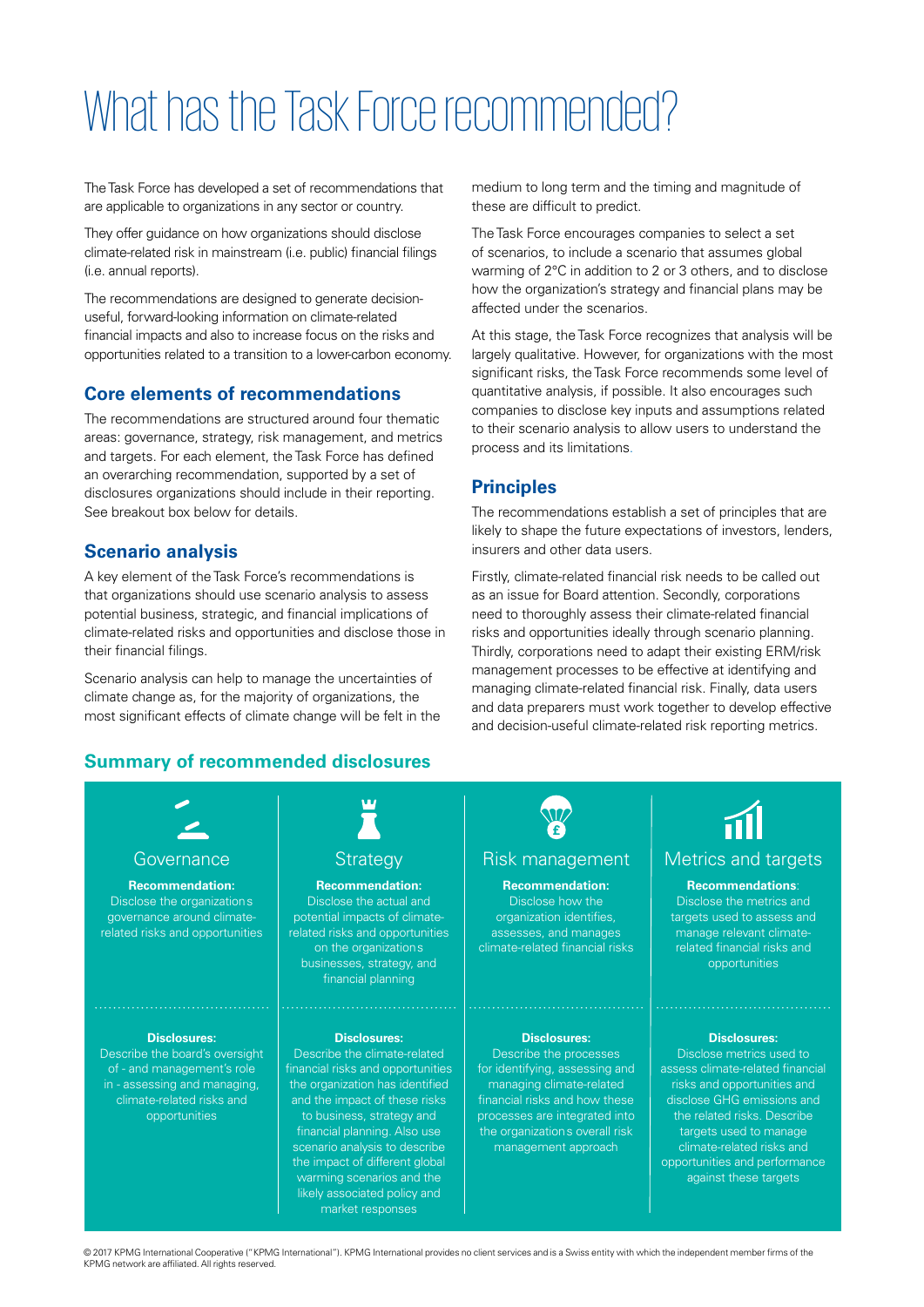# What does this mean for KPMG member firm clients?

Few corporations currently disclose climate-related financial risks. But that is set to change. Simply put, investors, lenders and insurers need much more, and much better, information on the financial risks corporations face from climate change.

The Task Force on Climate-related Financial Disclosures is a potential game changer. It has serious credibility with the involvement of the G20, the FSB and some of the biggest names in the global financial community.

The guidelines that have emerged, while voluntary, are likely — with the imprimatur of the FSB — to be accepted as de-facto global best practice. Or, at the very least, they will be used by regulators and stock exchanges to determine local standards. Board directors, as part of their fiduciary duty, will be expected to ensure they are applied so that the corporation reports appropriately on climate-related risk along with other material risks.

This is the start of the process. But as the impacts of climate change and the associated financial risks to business become more and more apparent, the financial sector's quest for decision-useful risk disclosure will become ever more urgent.

What can KPMG clients do to prepare? Our advice is to start now with a full assessment of where climate-related risk lies within the organization, with a focus on the transition and physical risks prioritized by the Task Force.

We also recommend that corporations assess the current state of their processes and data quality for identifying and reporting climate-related risks. This will include systems for reporting carbon emissions and progress against carbon reduction targets, but will have to go further to translate this data into financial risks. Assessing the linkage of climate change to risk management and scenario analyses will be critical in light of the Task Force's recommendations.

Understanding climate-related risks and building them into financial reporting will be challenging. So - while there is no immediate requirement to disclose the information publicly – take this time to get ahead. This way, in a few years when climate risk reporting becomes mainstream practice, you will be prepared.

# **For further information contact:**



# **Wim Bartels**

TCFD member and Partner, Corporate Reporting, KPMG in the Netherlands

bartels.wim@kpmg.nl

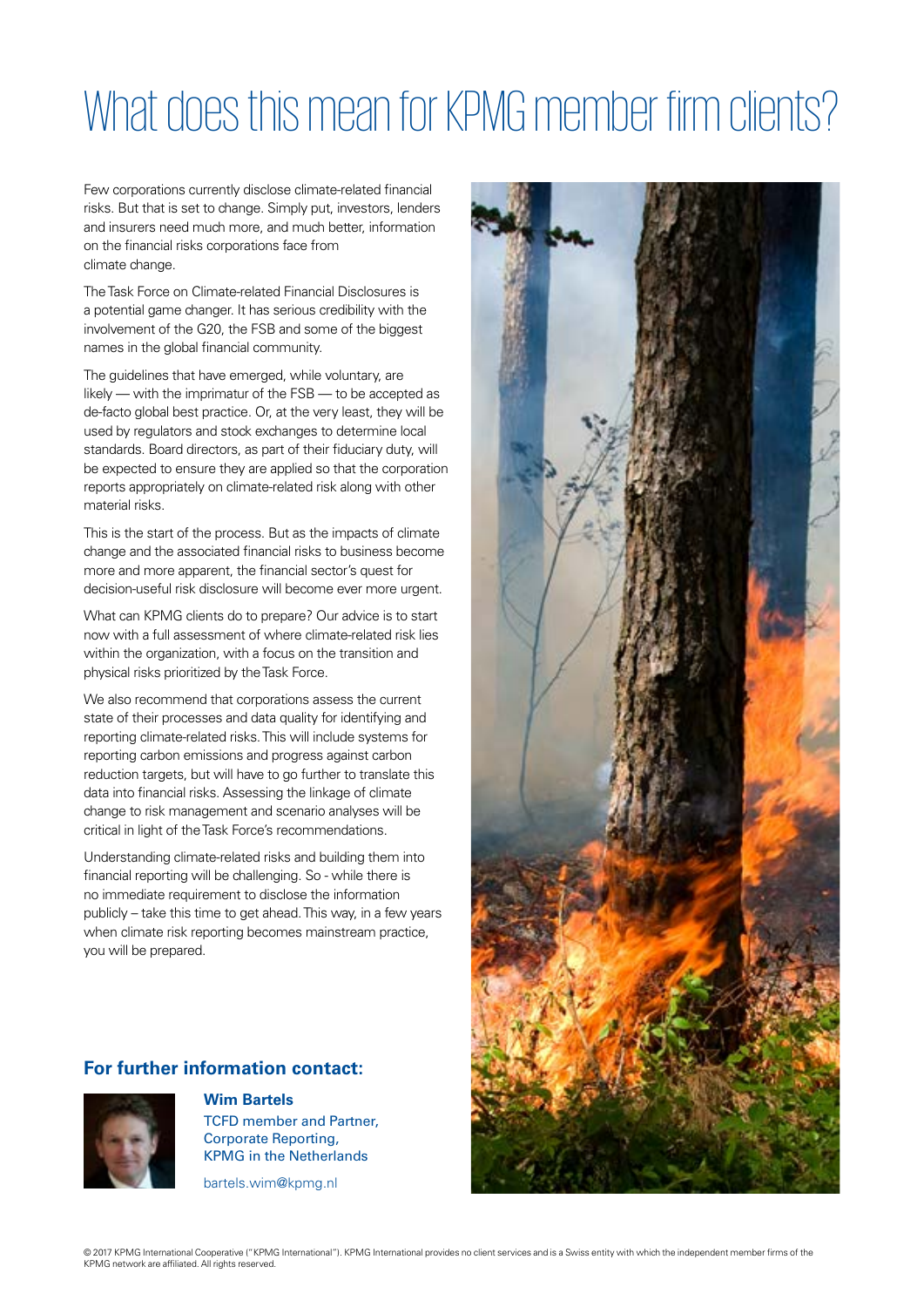# Who is on the Task Force?

The Task Force on Climate-related Financial Disclosures is an industry-led effort, chaired by Michael Bloomberg. It has 32 global members representing both users and preparers of disclosures covering a broad range of sectors and financial markets.

| <b>Vice Chairs</b>       |                                                                                            |                                          |
|--------------------------|--------------------------------------------------------------------------------------------|------------------------------------------|
| Denise Pavarina          | <b>Executive Director</b>                                                                  | <b>Banco Bradesco</b>                    |
| <b>Graeme Pitkethly</b>  | <b>Chief Financial Officer</b>                                                             | Unilever                                 |
| <b>Christian Thimann</b> | Group Head of Strategy and Public Affairs, Sustainability<br>and Public Affairs            | <b>AXA</b>                               |
| Yeo Lian Sim             | <b>Special Adviser</b>                                                                     | Singapore Exchange                       |
| <b>Data Users</b>        |                                                                                            |                                          |
| Matt Arnold              | Managing Director and Global Head of Sustainable Finance                                   | JPMorgan Chase & Co.                     |
| <b>Bruno Bertocci</b>    | Managing Director, Head of Sustainable Investors                                           | <b>UBS Asset Management</b>              |
| David Blood              | <b>Senior Partner</b>                                                                      | <b>Generation Investment Management</b>  |
| <b>Stephanie Leaist</b>  | Managing Director, Head of Sustainable Investing                                           | Canada Pension Plan Investment Board     |
| <b>Mark Lewis</b>        | Managing Director, Head of European Utilities                                              | <b>Barclays</b>                          |
| <b>Eloy Lindeijer</b>    | Chief, Investment Management                                                               | <b>PGGM</b>                              |
| Ruixia Liu               | General Manager, Risk Department                                                           | Industrial and Commercial Bank of China  |
| Masaaki Nagamura         | Head, Corporate Social Responsibility                                                      | <b>Tokio Marine Holdings</b>             |
| <b>Martin Skancke</b>    | <b>Chair, Risk Committee Storebrand and Chair</b>                                          | Principles for Responsible Investment    |
| <b>Andreas Spiegel</b>   | <b>Head of Group Sustainability</b>                                                        | Swiss Re                                 |
| Steve Waygood            | Chief Responsible Investment Officer                                                       | <b>Aviva Investors</b>                   |
| Deborah Winshel          | Managing Director, Global Head of Impact Investing                                         | <b>BlackRock</b>                         |
| <b>Data Preparers</b>    |                                                                                            |                                          |
| Liliana Franco           | Director, Accounting Organization<br>and Methods                                           | Air Liquide Group                        |
| Koushik Chatterjee       | Group Executive Director, Finance and Corporate                                            | <b>Tata Steel</b>                        |
| Udo Hartmann             | Senior Manager, Group Environmental Protection<br>& Energy Management                      | Daimler                                  |
| <b>Neil Hawkins</b>      | Corporate Vice President and Chief Sustainability Officer                                  | The Dow Chemical Company                 |
| <b>Thomas Kusterer</b>   | <b>Chief Financial Orricer</b>                                                             | <b>EnBW</b>                              |
| Giuseppe Ricci           | Chief Refining & Marketing Officer                                                         | Eni                                      |
| <b>Fiona Wild</b>        | Vice President, Climate Change and Sustainability                                          | <b>BHP Billiton</b>                      |
| <b>Other Experts</b>     |                                                                                            |                                          |
| Jane Ambachtsheer        | Partner, Chair - Responsible Investment                                                    | Mercer                                   |
| <b>Wim Bartels</b>       | Partner, Corporate Reporting                                                               | <b>KPMG</b>                              |
| <b>Richard Cantor</b>    | <b>Chief Risk Officer</b>                                                                  | Moody's                                  |
| <b>Eric Dugelay</b>      | Global leader, Sustainability Services                                                     | <b>Deloitte</b>                          |
| Diane Larsen             | Audit Partner, Global Professional Practice                                                | EY                                       |
| <b>Michael Wilkins</b>   | Managing Director, Global Head of Environmental<br>& Climate Risk Research                 | <b>Standard and Poors Global Ratings</b> |
| Jon Williams             | Partner, Sustainability and Climate Change                                                 | PwC                                      |
| <b>Special Advisors</b>  |                                                                                            |                                          |
| <b>Russell Picot</b>     | Chair, Audit and Risk Committee, LifeSight Former Group Chief<br><b>Accounting Officer</b> | <b>HSBC</b>                              |

© 2017 KPMG International Cooperative ("KPMG International"), a Swiss entity. Member firms of the KPMG network of independent firms are affiliated with KPMG International.<br>KPMG International provides no client services. No